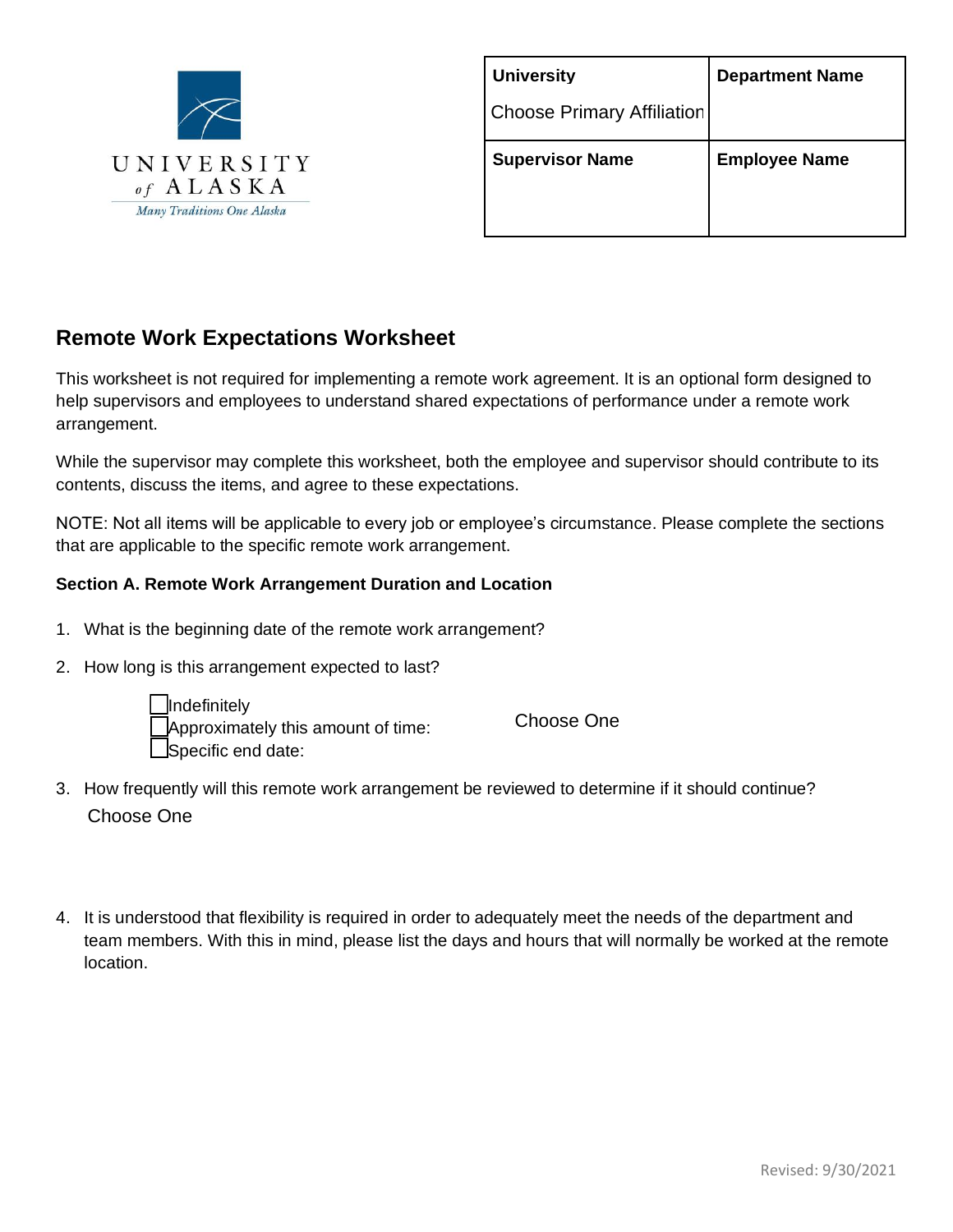5. List any other expectations in regards to duration of the agreement or work schedule.

#### **Section B. Equipment at Remote Work Location**

NOTE: It is the responsibility of the employee to provide an adequate work space at the remote location. Please see [R04.01.051.A.2.a.](https://ou-webserver02.alaska.edu/remote-work/images/R04.01.051%20FINAL%20clean%20version.pdf) for more information.

6. The following items will be provided by the university for use at the remote work location at the discretion of the department.

> $\Box$ Desktop / laptop  $\Box$  Monitor(s), indicate number of monitors # **D**Printer  $\Box$ Scanner  $\square$ Ergonomic Chair **L**Other

7. Shipping of equipment to remote work location will be done by:

Choose One

- 8. Shipping of university-owned equipment from the remote work location to the university upon completion of the remote work arrangement will be done by: Choose One
- 9. Employee will remain in contact with peers, teams and customers by (check all that apply):

 $\Box$  Engaging in chat rooms Regularly monitor department communications channel (e.g. Slack, Google, Teams) Participating in scheduled team meetings as follows: Visiting the on-site location as per the following schedule: Phone (e.g. forwarded from office, Jabber) **□**Other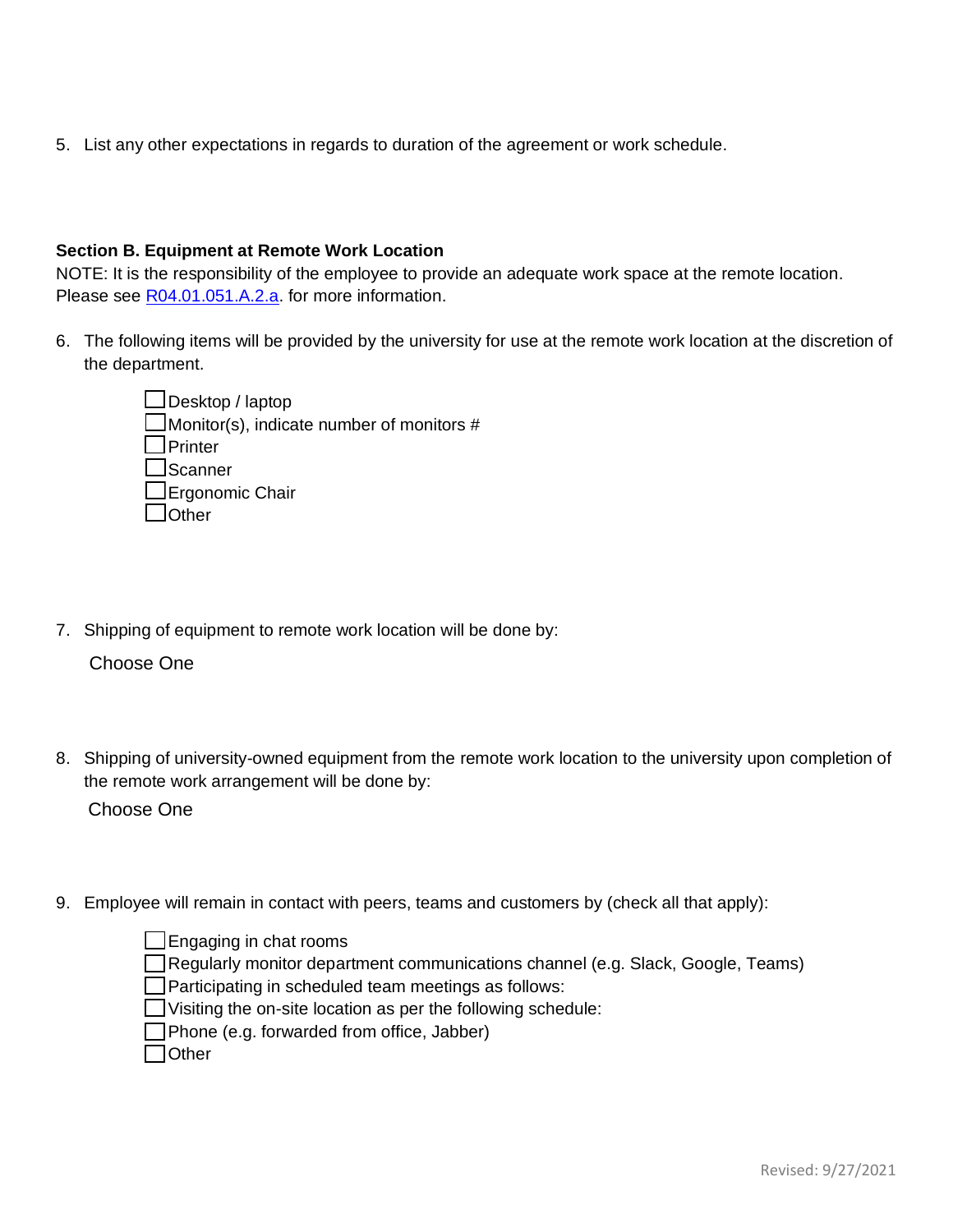10. List any other expectations in regards to equipment used at the remote work location.

#### **Section C. Expectations of Employee Performance**

11. Performance of job duties is a normal expectation of employment no matter the location where the work is completed. Any issues in regards to performance will be addressed by the supervisor as a normal course of performance management and performance evaluations. Any special conditions due to the remote work arrangement should be listed here:

12. Managing workload and competing priorities can be more complicated when working remotely. It is expected that the employee will reach out to the supervisor when conflicts between tasks or problems with workloads occur. Please explain what will be the indicators of when and how the employee should reach out to the supervisor for guidance:

13. Discuss any particular requirements in regards to professional etiquette while interacting with supervisor, team members and customers (e.g. keeping video on during virtual meetings):

14. Employee professional and career development is necessary to contribute to a positive work environment. Please describe how development opportunities will be requested, shared, and supported.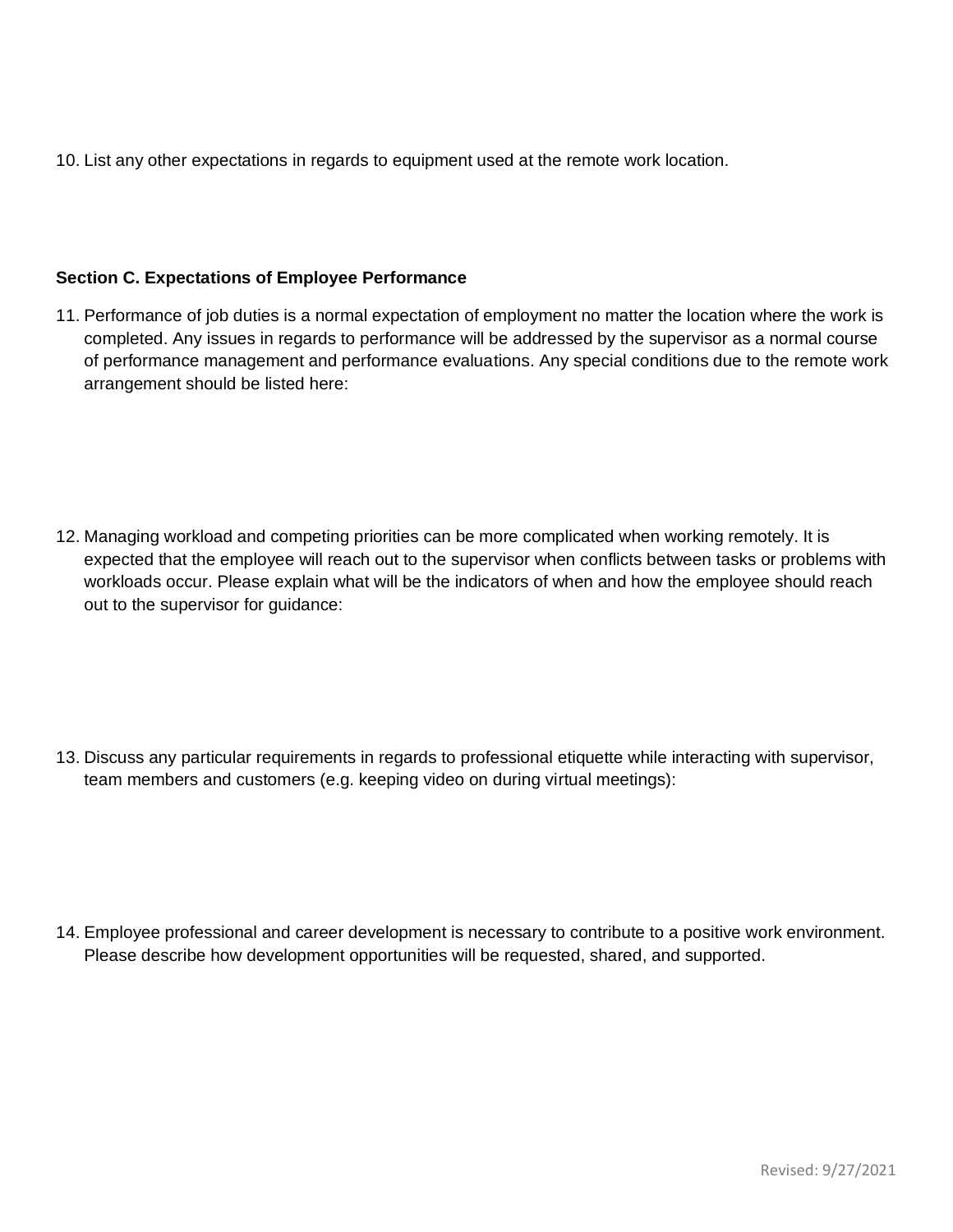15. List any other expectations in regards to employee performance.

#### **Section D. Expectations of Supervisor Support**

16. Supervisor will remain in contact with team members by (check all that apply):

 $\Box$  Engaging in chat rooms Regularly monitor department communications channels (e.g. Slack, Google, Teams, etc.)  $\Box$  Participating in scheduled team meetings as follows:  $\Box$  Visiting the on-site location as per the following schedule: Phone (e.g. forwarded from office, Jabber) □Other:

17. Please indicate how and when the supervisor will respond to employees working remotely when they reach out for assistance.

18. Please describe how the supervisor will ensure that communication is occurring with all team members, including those working remotely.

19. Managing workload and completing priorities can be more complicated when working remotely. It is expected that the supervisor will reach out to the employee when conflicts between tasks or problems with workloads occur. Please explain what will be the indicators of when and how the supervisor should reach out to the employee to provide guidance: